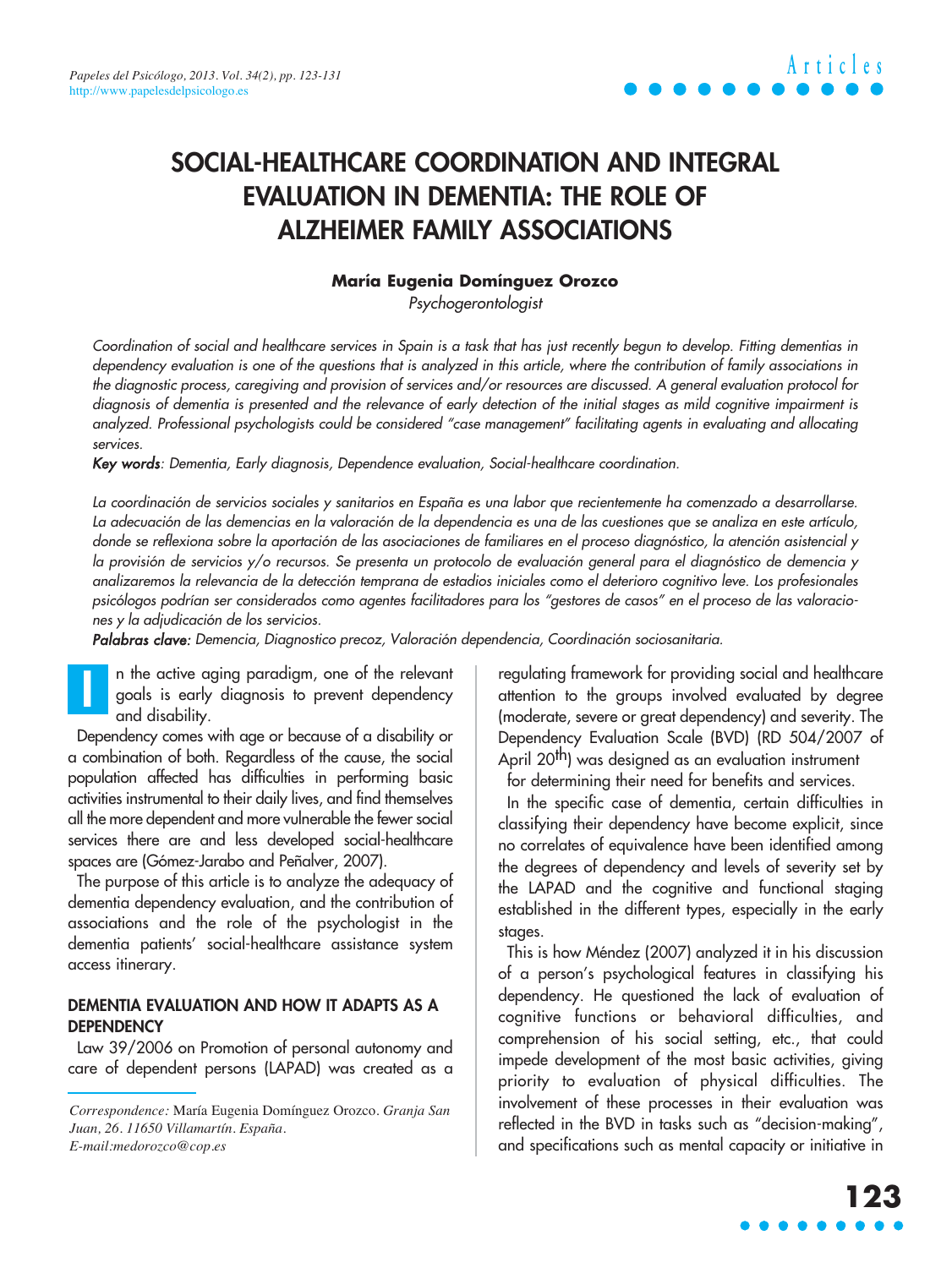performing activities and tasks, as well as comprehension of the need for help and the influence of behavioral disorders, or, for example, the involvement of cognitive processes such as spatial orientation in any activity requiring mobility.

However, BVD evaluation is based, apart from the application of the questionnaire itself, on the direct observation of performance in tasks and health condition, for which the Instituto de Mayores y Servicios Sociales (Institute for the Elderly and Social Services) (IMSERSO) has prepared a "Manual for use of the BVD" as a protocol to be followed by the evaluating professionals in which all the tasks to be evaluated and their performance levels are described. For instance, for the task "health maintenance", evaluation of the indicator "applies recommended therapies" is included.

In spite of this, the difficulties have become patent, and the BVD (RD 174/2011, of February 11<sup>th</sup>) had to be modified to make improvements in the scale so the situation and classification of degrees would be more in agreement with the sequence of their implantation, and in addition evaluated by the Technical Committee for Coordination and Follow-up of Dependency Evaluation (CTVD).

This was also shown by Rivero and Salvá (2011), who suggested the presence of complex situations in categorizing, such as cases of cognitive impairment or undiagnosed dementia, illnesses with intermittent onset or those that develop rapidly.

Therefore, the team at the Centro de Referencia Estatal Alzheimer-Salamanca (The Alzheimer State Reference Center-Salamanca) has prepared guidelines for people with Alzheimer's Disease (AD) and other dementias, severe mental disorder with blindness and severe visual deficiency, and blindness and deafness. They consider specificities and particularities as technical support in evaluation, including the health report, interview and evaluation of the physical and human setting.

The health report is a document which would have to be handed in with the application for an examination of dependency, and the other two are the competence of the professional evaluators. The specific guideline for AD and other dementias (Sánchez et al., 2011) includes a series of guidelines for evaluators in the applicant interviews and home visits, information about dementias (classification, diagnoses, evolution, treatments, etc.), suggestions for interpreting the report, what test for cognitive and functional screening should be used, and other explanations.

The concrete contribution to this process by Alzheimer's and other Dementia Family Associations (AFAs), which could well be similar to the possibilities of other organizations for intervention categorized in the LAPAD, and which have their own regulations and protocols, is described below.

### **The integral approach in evaluation: the case of the AFAs**

From the time a possible case of dementia is suspected (perceived mainly by a family member) until that patient is specifically diagnosed and receives intervention and/or treatment, several agents are involved, specifically: a) family members, b) healthcare (Primary Attention team (AP), Specialized Attention team (SA) and social professionals, c) the AFAs, d) related government administrative departments, and e) public entities, and private and/or associated service providers.

As Espinosa, García, Gómez, López and Oliver (2010) have suggested, each of these agents usually shows an attitude in the suspicion of a dementia process, roughly manifested as little action in the early stage, little relationship between the district social service and healthcare professionals of reference, or else little relationship between healthcare attention teams and the AFAs.

In Andalusia, through the Andalusian Alzheimer's Plan (2007-2010) along with the CONFEAFA (Andalusian Confederation of AFAs), AFAs have been classified in three types, differentiating between basic services (compulsory) and optional: a) Type III, basic information and advisory services, publicizing and awareness, and as an optional service, mutual help groups, b) Type II, in addition to Type III services, would manage psychostimulation workshops a minimum of three days a week, and train family members, volunteers, etc., and optionally, individual psychological and social attention and home services, and c) Type I, offer basic services (Types III and II) as well as a daycare unit, and optionally, temporary and/or permanent residence.

This classification is valid for other regions, because concentrating on the services that it provides leads to more rigor in both intervention and evaluation of its users, by requiring as complete a protocol for action as possible with specific guidelines.

In diagnosis of dementia, the potential of developing instruments has been specified, as has integral evaluation as a common practice, which may be supplemented by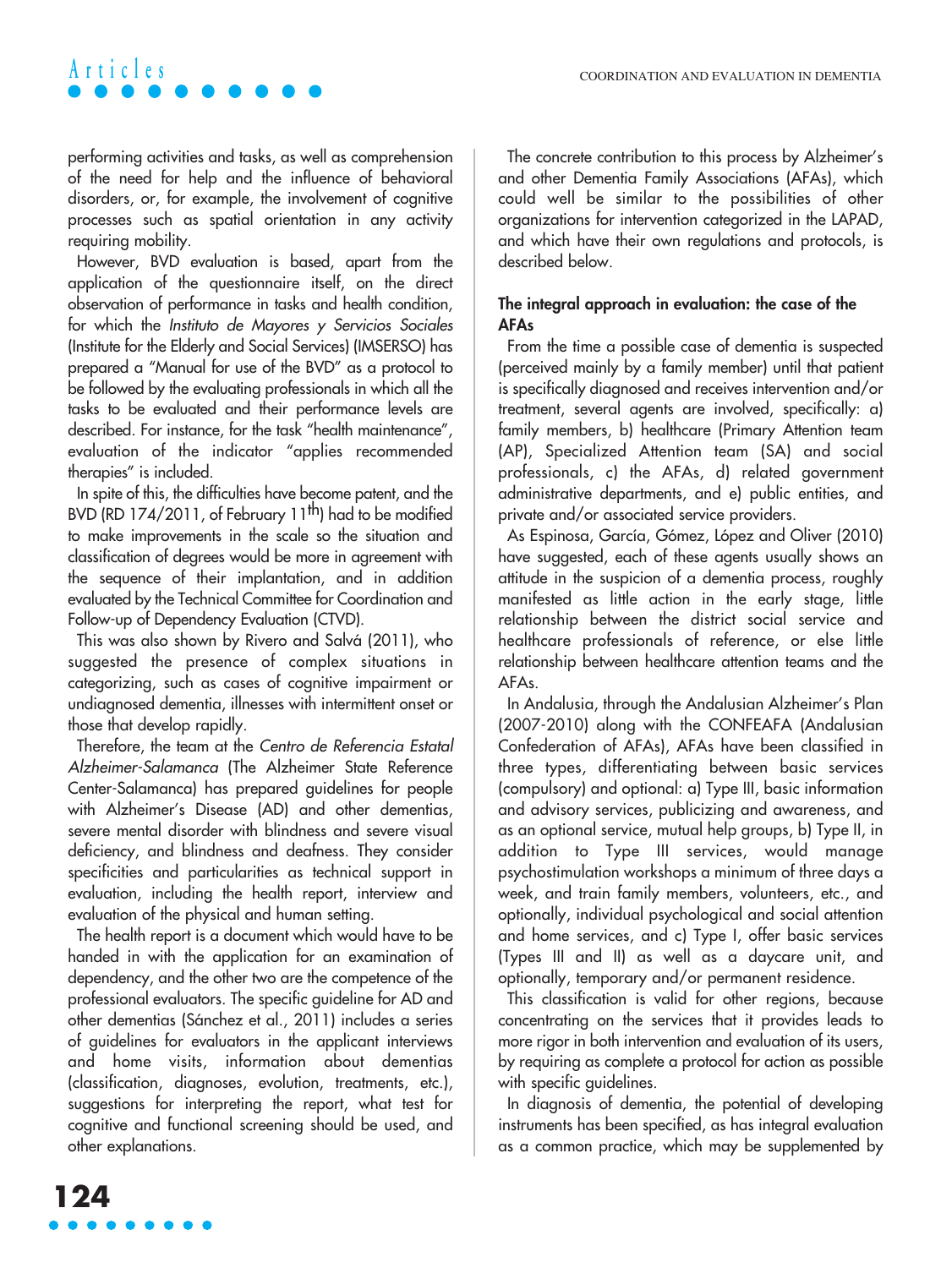the work of the SA team (neurology/geriatrics) and the AFA professionals.

The evaluation protocol used in an association is related to the intervention strategies used, and therefore, to the services and/or programs it carries out. Specifically, the integral evaluation approach is directed at two types of users: the family member and/or main caregiver requesting the attention, and the patients themselves.

Assessment requires information to be acquired in a certain sequence in order to be able to make the geriatric orientation and clinical diagnosis, and prepare the individualized intervention plan, which must be explicitly described in the center's reception and adaptation protocol (Martínez et al., 2008).

This protocol should include:

1. The first interview for a first approach to the case and to inform of the possibilities of existing resources.

This usually employs a semi-structured questionnaire on the user designed for the purpose. It collects personal information, family history, illnesses and pharmacological treatment.

The evaluation is usually completed with the informant test (TIN) (IQCODE, Informant Questionnaire on Cognitive Decline in the Elderly; original by Jorm and Korten, 1988) as a scale of indirect observation by a close informant of the skills that have become impaired and the patient's changes in cognitive functioning in the last 10 years. A short version may be found in Forcano and Perlado (2002). Table 1 shows the list of questionnaires and instruments for integral assessment used in an AFA.

For a multidimensional approach of the assessment over the course of the illness and multi-composition during intervention, assessment of the burden of care on family members and/or main caregiver is also included.

2. Integral assessment of patients

The areas to be considered for assessment are functional, behavioral and cognitive, the last being the most relevant. In this sense, a combined neuropsychological assessment made up of a basic battery and another flexible one with specific instruments is recommended (Pinto, 2007; Pérez, 2012).

A basic battery would include a first cognitive exploration as screening, although the short tests are designed for detection and screening dementia and not for its diagnosis, which is a clinical task based on DSM-IV-TR or CIE-10 criteria (Villarejo and Puertas-Martin, 2011; Working Group on the Guía de Práctica Clínica sobre la Atención Integral a las Personas con EA y Otras Demencias<sup>1</sup>, 2010).

Boada and Tárraga (2000) considered the wide diversity of symptoms one of the strongest diagnostic difficulties in dementia, and therefore, it would be necessary to include a short-intermediate-type battery such as the CAMDEX-R (The Revised Cambridge Examination for Mental Disorders of the Elderly) "CAMCOG" cognitive subscale, validated in Spanish by López-Pousa (2003) in the protocol. This test includes the most important neuropsychological areas (orientation, language, memory, attention/ concentration, reading comprehension, praxis, touch and visual perception, calculation, abstract thought and passage of time), containing criteria for the differential diagnosis and even enabling classification of the severity of impairment. Therefore, we must find out what cognitive skills have changed and which have not with respect to their normal condition, in order to be able to design the intervention plan (Fernández-Ballesteros and Iñiguez, 2003). To make the ideographic exploration of a concrete case, the psychologist may supplement it with other neuropsychological tests as he deems fit. The professional must consider that the use of multidimensional, multilevel and multiple-method instruments is a necessary strategy in evaluation (Fernández-Ballesteros and Pinquart, 2011), for example, for the early detection of mild cognitive impairment as discussed in the following section.

Interest in functional evaluation derives from the interference of the cognitive deficit symptomatology in activities of daily life, and is one of the defining criteria of dementia. Behavioral evaluation is also relevant in as much as behavioral disorders can be one of the main reasons for the visit and even the differential criterion between types of dementia, for example, the differentiation between frontotemporal dementia and EA (Liscic, Storandt, Cairns and Morris, 2007).

<sup>1</sup> Clinical Practice Guide to Integral Care of Persons with Alzheimer's Disease and Other Dementias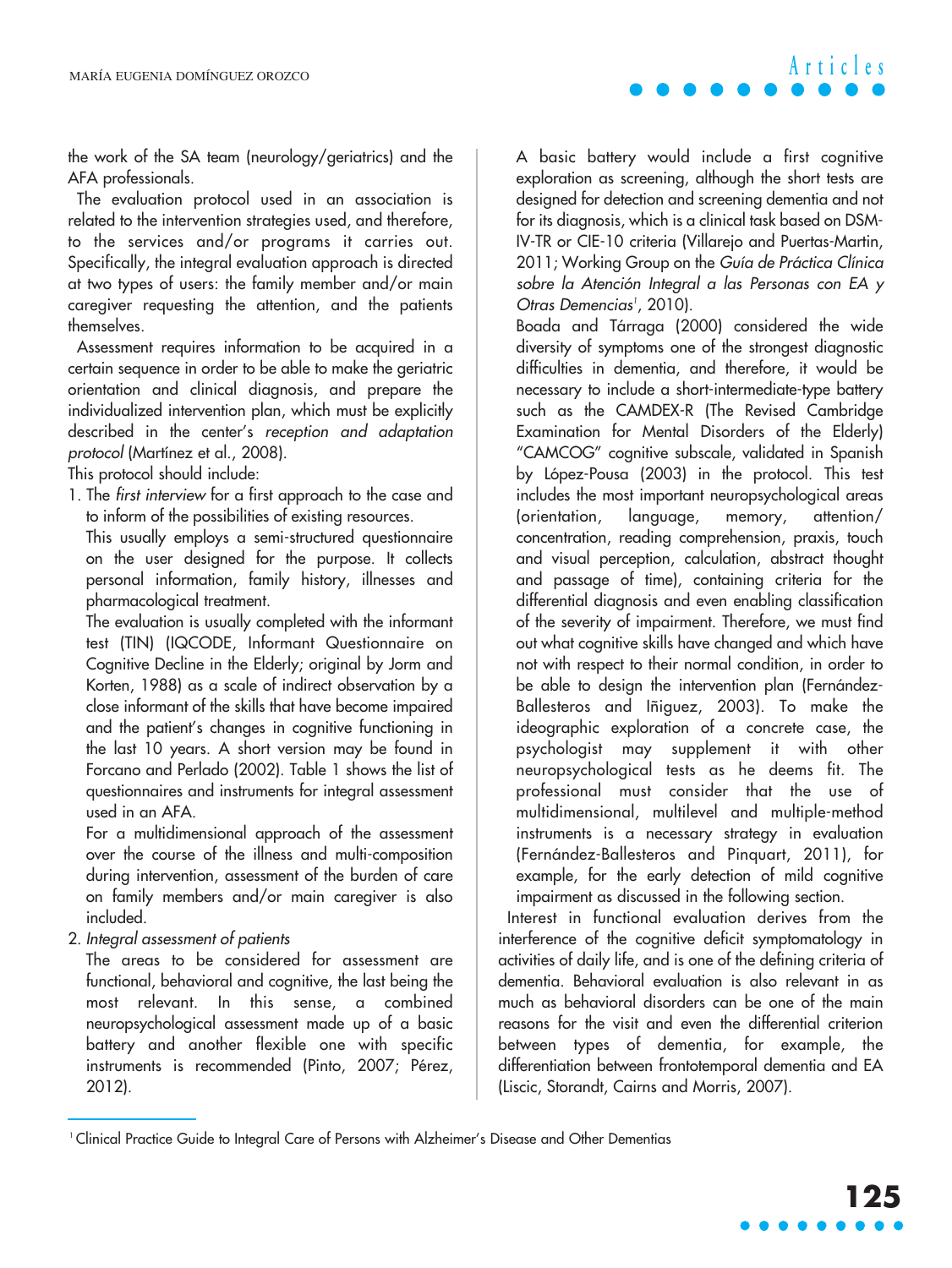

### The relevance of early detection in dementia

The benefits of early diagnosis of dementia are shown in both the patient and the caregivers, since the wellbeing and quality of life of both would improve. Cognitive decline in the patients would slow down, their functional status would be maintained for a longer time, behavioral changes would improve, and institutionalization would be delayed, etc. (Prince, Bryce and Ferri, 2011).

One of the advances in early detection of dementia in recent years has been clinical identification of mild cognitive impairment (MCI) which attempts to clarify the "cognitive continuum" of normality through the gradual progression to dementia, identified by Petersen et al. (2001) as a transitional stage (Cited in Iñiquez, 2004).

Several subtypes of MCI have recently been described under the hypothesis of progressive degeneration of

| <b>TABLE 1</b><br>INTEGRAL ASSESSMENT PROTOCOL FOR RECEPTION OF A CASE IN AN AFA |                                                                                                                                                                    |                                                                                                                                                                        |                                                                                                                  |
|----------------------------------------------------------------------------------|--------------------------------------------------------------------------------------------------------------------------------------------------------------------|------------------------------------------------------------------------------------------------------------------------------------------------------------------------|------------------------------------------------------------------------------------------------------------------|
| <b>Users</b>                                                                     | What is evaluated?                                                                                                                                                 | Name of test                                                                                                                                                           | <b>Brief description</b>                                                                                         |
| Patients with<br>EA/other<br>dementias                                           | Stages of the disease                                                                                                                                              | GDS<br>(Global Deterioration Scale by Reisberg, Ferris, de<br>León and Crook, 1982)                                                                                    | 7 stages: From absence of deficit to severe<br>deficit. Kappa = .88<br>Correlation with FAST = .87               |
|                                                                                  |                                                                                                                                                                    | FAST (Functional Assessment Stages by Sclan and<br>Reisberg, 1992)                                                                                                     | 7 stages: Differentiation Grade 6 (Moderate-<br>severe dementia, 5 levels) and 7 (Severe<br>dementia, 6 levels). |
|                                                                                  | Functional autonomy<br>$\blacktriangleright$ Basic activities of daily living<br>(ABVD)<br>$\blacktriangleright$ Instrumental activities of daily<br>living (AIVD) | <b>BARTHEL Index</b><br>(Mahoney and Barthel, 1965)                                                                                                                    | 10 ABVD: Eating, washing, dressing, etc. 4<br>dependency categories. > score +<br>independence/100. $K = .88$    |
|                                                                                  |                                                                                                                                                                    | KATZ Index (Katz, Ford, Moskowitz, Jackson and<br>Jaffe, 1963; validated by Alvarez et al., 1992)                                                                      | 6 ABVD. From A (Independent in all 6) to G<br>(Dependent in all 6)                                               |
|                                                                                  |                                                                                                                                                                    | FAQ (Functional Activities Questionnaire by Pfeffer,<br>Kurosaki, Harrah, Chance and Filos, 1982)                                                                      | 11 items. $S > 6$ dysfunction                                                                                    |
|                                                                                  |                                                                                                                                                                    | PGC-IADL Scale (Philadelphia Geriatric Center<br>Scale-Instrumental Activities of Daily Living by<br>Lawton and Brody, 1969)                                           | 8 AIVD. Score from 0 (maximum dependence)<br>to 8 (complete independence)                                        |
|                                                                                  | Alterations in behavior                                                                                                                                            | BEHAVE-AD (Behavioral Pathology in Alzheimer's<br>Disease Rating Scale by Reisberg et al., 1987;<br>validated by Boada, Tárraga, Modinos, Diego and<br>Reisberg, 2006) | 7 aspects of behavioral symptomatology and<br>overall evaluation. Correlation with NPI = .69                     |
|                                                                                  |                                                                                                                                                                    | NPI (Neuropsychiatric Inventory by Cummings et al.,<br>1994; in Boada, Cejudo, Tárraga, López and<br>Kaufer, 2002)                                                     | 10 aspects. Scores frequency and severity of<br>symptom<br>$Cronbach = .88$                                      |
|                                                                                  | Cognitive deficit                                                                                                                                                  | MMSE (MiniMental State Examination, original by<br>Folstein, Folstein and Mchugh, 1975; López and<br>Martí, 2011)                                                      | 30 items: orientation, memory, etc. S<24<br>impairment; education-matched. 87% sensitivity                       |
|                                                                                  |                                                                                                                                                                    | CAMCOG cognitive subscale (CAMDEX-R,<br>Cambridge Mental Disorder of the Elderly<br>Examination; López-Pousa, 2003).                                                   | 67 items. Contains MMSE.<br>Test-retest reliability = $.86$                                                      |
| <b>Family members</b><br>and/or informal<br>caregivers                           | Social information on patient                                                                                                                                      | Ad hoc interview                                                                                                                                                       |                                                                                                                  |
|                                                                                  | Information on symptomatology<br>observed                                                                                                                          | TIN (validated by Morales, González-Montalvo,<br>Bermejo and Del Ser, 1995)                                                                                            |                                                                                                                  |
|                                                                                  | Burden on caregivers                                                                                                                                               | Caregiver Burden Interview (Zarit, Reever and Bach-<br>Peterson, 1980; adapted by Martín et al., 1996)                                                                 |                                                                                                                  |
|                                                                                  |                                                                                                                                                                    | Indice de esfuerzo del Cuidador (Caregiver Burden<br>Index) (López and Moral, 2005)                                                                                    | 13 items. S>7, high stress                                                                                       |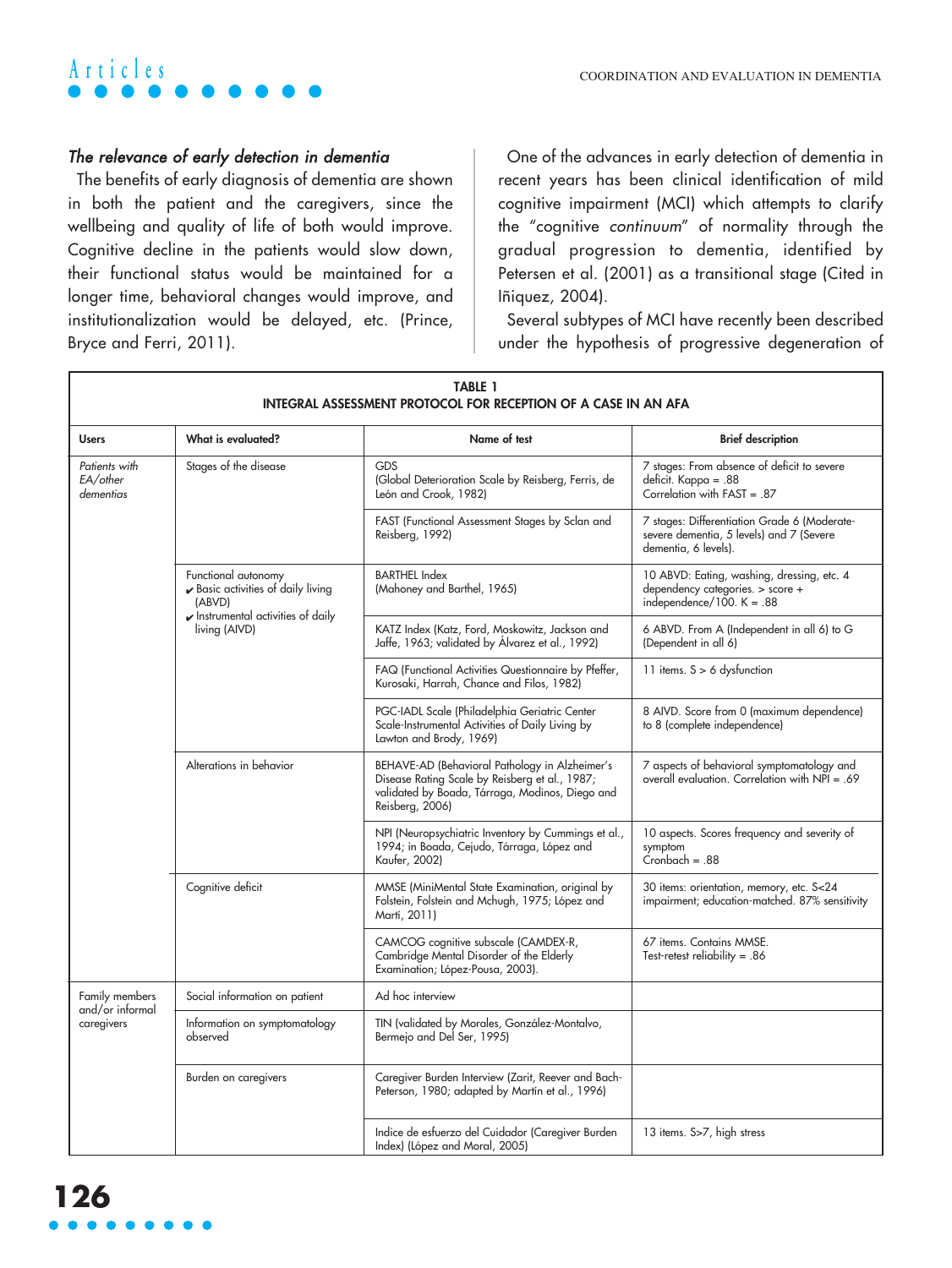the brain toward dementia. Mulet et al. (2005) described them and studied which was most related to AD, classifying them in three types: amnestic, diffuse and focal nonamnestic, each of which would have a closer relationship with a certain later evolution. Roughly, the results found that the most frequent type was diffuse, and after two years of follow up, 15.21% of the patients evolved to AD. They had more temporal disorientation and episodic memory alterations than stable patients.

Díaz and Peraita (2008) did a study on detecting MCI in a sample of 140 participants from 58 to 89 years of age in the Region of Madrid. Using a specific neuropsychological exploration battery, they also found three different types (amnestic, nonamnestic and combined), although they concluded that the definition of the syndrome needed to be improved.

Another study on the evaluation of MCI was done by Migliacci, Scharovsky and Gonorazky (2009) which characterized what type of cognitive function is most impaired in each subtype. An analysis of the results showed that the domains affected in the different types were: for MCI-a, memory; for MCI-mnoa, language, visuospatial and attention. The episodic memory, language (nomination and verbal fluency) and executive function tests were the best predictors of conversion of MCI to AD.

Thus, the typology of MCI syndromes has been defined as follows, although there is no consensus in the nomenclature: a) Amnestic MCI, characterized by an isolated memory deficit (usually evolves into AD), b) Multiple domain MCI, which involves a slight deficit in more than one cognitive domain (may include memory) and c) Monodomain non-amnestic MCI, which represents the affection of a single non-memory domain (prodrome of non-Alzheimer's dementia).

Coming to a consensus on the tests necessary for good detection would depend on several circumstances, so to end this section, a diagnostic algorithm has been included (Figure 1), originally by Rosenberg and Lyketsos (2008), that facilitates the process of deciding on the composition and choice of tests in a given battery for each cognitive function. It should be set up multidimensionally, including instruments on various cognitive processes, attempting to validate the definition of subtypes as medical entities and give them discriminating power for the cognitive decline associated with age.

### **SOCIAL-HEALTHCARE COORDINATION FOR SERVICE DEMAND**

The LAPAD has coordinated restructuring and adjusting of functions and services in thwith the focus of attention on the person, providing effective public access to them. The instructions for this were published in the Libro Blanco de la Coordinación Sociosanitaria en España (White Paper on Social-healthcare Coordination in Spain) (2011) by the IMSERSO and the Agencia de Calidad del Sistema Nacional de Salud (National Health System Quality Agency).

In keeping with the above, the role of the AFAs and other related entities could be relevant in socialhealthcare coordination, insofar as they form part of the system resources for attention to dependent persons and are "agents" in the dementia process. Therefore, they could be considered one of the devices for connecting the two systems, and could serve as the link in the socialhealthcare space for patients diagnosed with dementia.

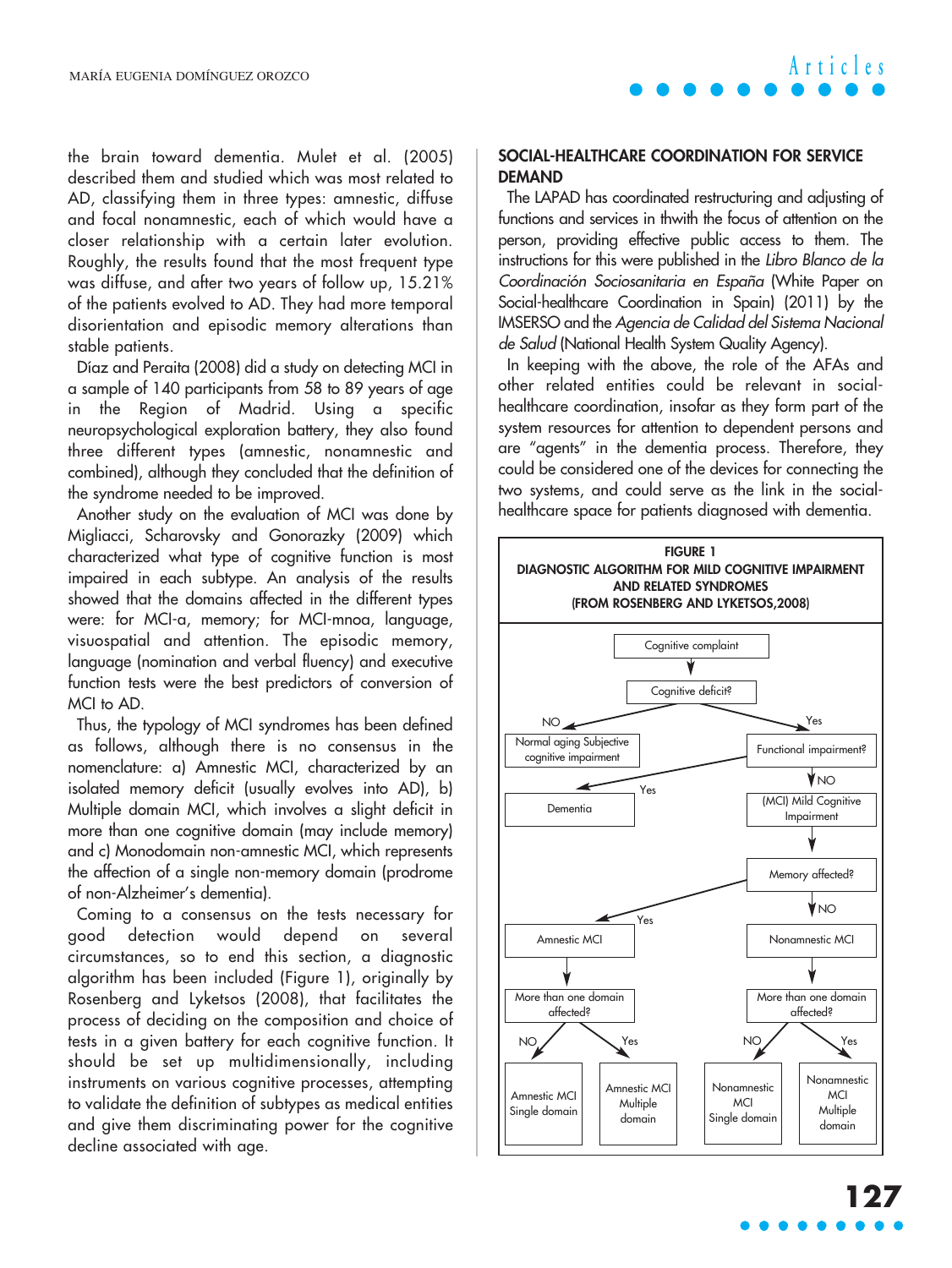## The mediating role of the AFAs and evaluating professionals

The "case managers" make this coordination effective in healthcare centers as the mediating agents in assessment and allotment of services. Their work consists of detecting the need for and types of care, setting up the service plan and mobilizing the appropriate resources, and accordingly, case referral from the healthcare system to the social system or vice versa is through these professionals. In the healthcare system this position usually is the zone nursing professional, and in the social system, the social worker would be in charge of it in coordination with the zone psychologist and/or the corresponding dependency evaluator, who together would prepare the individual dependency attention program.

An AFA contributes patient care and attempts to satisfy the needs of family members that could come up during the assistance continuum of the illness, and therefore, the role of the professional psychologist is crucial insofar as he may be the agent of first dependent/caregiver entry in any of the Sistema para la Autonomía y Atención a la Dependencia (Autonomy and Attention to Depencency System) (SAAD) access systems, and would make the clinical assessment of the case, as well as providing a possible care plan. At the same time, this professional could receive users referred from the health institution case agents, and therefore, act as the liaison in the social-healthcare coordination of their itinerary.

AFA action could be improved if there were a standardized bidirectional flow of communication between the AFAs and healthcare services in the "dementia diagnostic process", or if knowledge of the services provided by the AFAs were given by the PA, as observed by Espinosa et al., (2010). However, PA diagnosis is not practicable because of the short time allowed for the typical visit, which would hardly leave time to identify dementia using a screening test. Another of the areas that needs to be improved would be early diagnosis, whereby assessment would be a "facilitator" in the coordinated process, in addition to the AD diagnosis. The American Psychological Association Guidelines for the Evaluation of Dementia and Age-Related Cognitive Decline (2010) identifies a series of guidelines for psychologists for coordination with other healthcare professionals, and the appropriate procedures.

### The assessment protocol as a resource for measuring intervention quality

Among the measures for encouraging social-healthcare coordination is the goal of generating a shared organizational culture by equipping sectors, attempting to rebalance health and social systems to strengthen social services and resources, improving the efficiency and accuracy of attention, and so forth. Their coordination requires them to work together cooperatively.

At the present time, centers must be accredited by competent government authorities to provide care services for dependent persons. Thinking of the possibilities of a non-governmental organization such as an AFA, during its history, it could accredit essential services for its users in agreement with the LAPAD, for example, home help or daycare center services, and others that could be covered by intervention programs promoting the personal autonomy for Grade I dependents, and that could be time-limited. Such a program would be assessed by a service quality analysis method, or in other words, it would evaluate the capacity of the organization to effectively satisfy the needs of its users, as suggested by Domínguez (2011).

Service coverage is set up based on the user and the ratio of direct attention and the professional profiles have a linear relationship with the user profile and the extent of his dependence (Cervera and Rueda, 2012). For example, an AFA including a daycare service would provide coverage for autonomous/slightly dependent users, or Grade I dependence. Residential services would require features that are not easily covered by this type of organization.

The national Confederación Española de AFAs (Spanish Confederation of AFAs) (CEAFA) has been certified to Ad Qualitatem for quality management and social responsibility in patient organizations (GPCR-25), by Alianza General de Pacientes and the Ad Qualitatem Foundation, which is a clear initiative in joining forces in the labor of building a social-healthcare space and improving the quality of its interventions. Thus organizations with consolidated services (such as Type I daycare centers) whether run locally, by district or provincial federations, can be certified to the ISO-9001 Standard, model FQM, etc., by a quality management certifying entity which would give them more access to government association agreements/subsidies.

To complete this theoretical-practical discussion, a series of suggestions concerning the diagnostic process are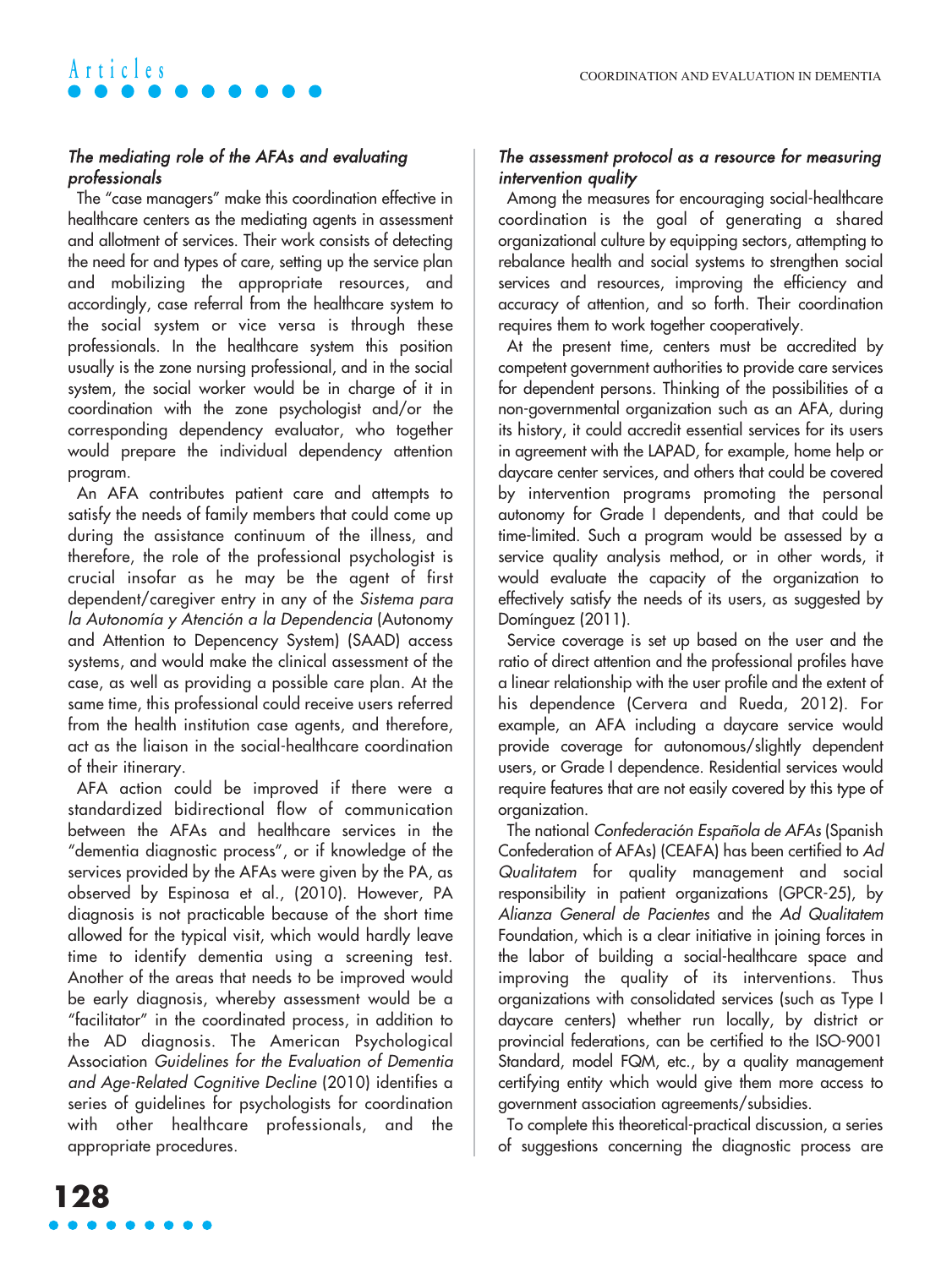made, which as mentioned above, are intended to offer an integrating and facilitating view for unifying criteria:

- ✔ Inclusion of two tests in the basic AFA exploration protocol: a) the Short Portable Mental Status Questionnaire (SPMSQ) by Pfeiffer (1975), instrument used for PA cognitive screening and geriatric contexts (Ruipérez, 2000; Fernández-Ballesteros and Zamarrón, 1999); b) evaluation of emotional state using scales like the Geriatric Depression Scale (GDS by Brink, Yesavage, Lum, Heersema and Rose, 1982) which favors differential diagnosis from other entities such as pseudodementia.
- $\boldsymbol{\nu}$  When making the clinical decision, it would be advisable for the clinical report to include CIE-10 diagnostic criteria in the diagnosis, although it could be supplemented with other criteria such as the DSM-IV. The debate is open since both classifications are subject to updating to the CIE-11 and DSM-V in which syndromes such as MCI are supposed to be included. It should be considered that the CIE-10 is used most in psychiatric practices, for example (70.1% in a worldwide survey analyzed by Reed et al., 2011), and it should be born in mind that there are types of dementia that debut in initial or prodromal stages with behavioral alterations, resulting in false negatives.

These suggestions, in turn, are based on the specific guidelines for dependence evaluators, which explicitly refer to one of the primary questions dealt with in this article, the framework of social-healthcare coordination in Spain, which is materializing in attention to dependency. To finish, it should be mentioned that the diagnostic evaluation report offered by an AFA could serve families and/or caregivers as supplementary justification for the application and the interview they would have in the applicant dependency home evaluation, and also supplement AD diagnosis, because of its contribution to specificities in the evaluation-treatment (nonpharmacological therapies) conjunction corresponding to the patient's individualized itinerary and care plan.

#### **REFERENCES**

Álvarez, M., De Alaiz, A. T., Brun, E., Cabañeros, J.J., Calzón, M., Cosío, I. et al. (1992). Capacidad funcional de pacientes mayores de 65 años, según el índice de Katz Fiabilidad del método. (Functional capability of patients over 65, according to the Katz Index. Method reliability). Atención Primaria, 10(6), 812-815.

American Psychological Association (2010). Guidelines for the Evaluation of Dementia and Age-related Cognitive Change. Washington: American Psychological Association. Retrieved April 4, 2012, from http://www.apa.org/pi/aging/resources/ dementia-guidelines.pdf

**Articles**

- Boada i Rovira, M., & Tárraga, L. (2000). La enfermedad de Alzheimer y otras demencias and su tratamiento integral (Alzheimer's Disease and other dementias and their integral treatment. In R. Fernández-Ballesteros (Dir.), Gerontología Social (pp. 547-576). Madrid: Pirámide.
- Boada, M., Tárraga, L. Modinos, G. Diego, S., & Reisberg, B. (2006). Behavioral Pathology in Alzheimer´s Disease Rating Scale (BEHAVE-AD): Spanish validation. Neurología, 21(1), 19-25.
- Boada, M., Cejudo, J. C., Tárraga, L., López, O. L., & Kaufer, D. (2002). Neuropsychiatric Inventory Questionnaire (NPI-Q): Spanish validation of an abbreviated form of the Neuropsychiatric Inventory (NPI). Neurología, 17, 317-323.
- Brink, T. L., Yesavage, J. A., Lum, O., Heersema, P. H., & Rose, T. L. (1982). Screening tests for geriatric depression. Clinical Gerontologic, 10, 37–44.
- Cervera, M. & Rueda, Y. (Dirs.) (2012). Modelo de acreditación de servicios de atención a personas mayores en situación de dependencia. Modelo de servicios y condiciones básicas para la creditación en España (Accreditation model for attention to dependent elderly persons. Service model and basic conditions for accreditation in Spain). Madrid: Edad & Vida – Antares Consulting – IMSERSO.
- Cummings, J. L., Mega, M., Gray, K., Rosenberg, S., Carusi, D. A., & Gornbein, J. (1994). The neuropsychiatric inventory. Comprehensive assessment of psychopathology in dementia. Neurology, 44(12), 2308-2314.
- Diaz, M. C. & Peraita, H. (2008). Detección precoz del deterioro cognitivo ligero de la tercera edad. Psicothema, 20(3), 438-444.
- Domínguez Orozco, M. E. (2011). Modelos y estrategias de gestión de calidad en centros gerontológicos y/o sanitarios. (Quality managment models and strategies in geriatric and/or healthcare centers). In A. X. Pereiro., & O. Juncos (Eds.). Cdrom I Jornadas de Investigación en Psicogerontología. Actas (pp. 220- 231). Santiago de Compostela: Servizo de Publicacións e Intercambio Científico (USC).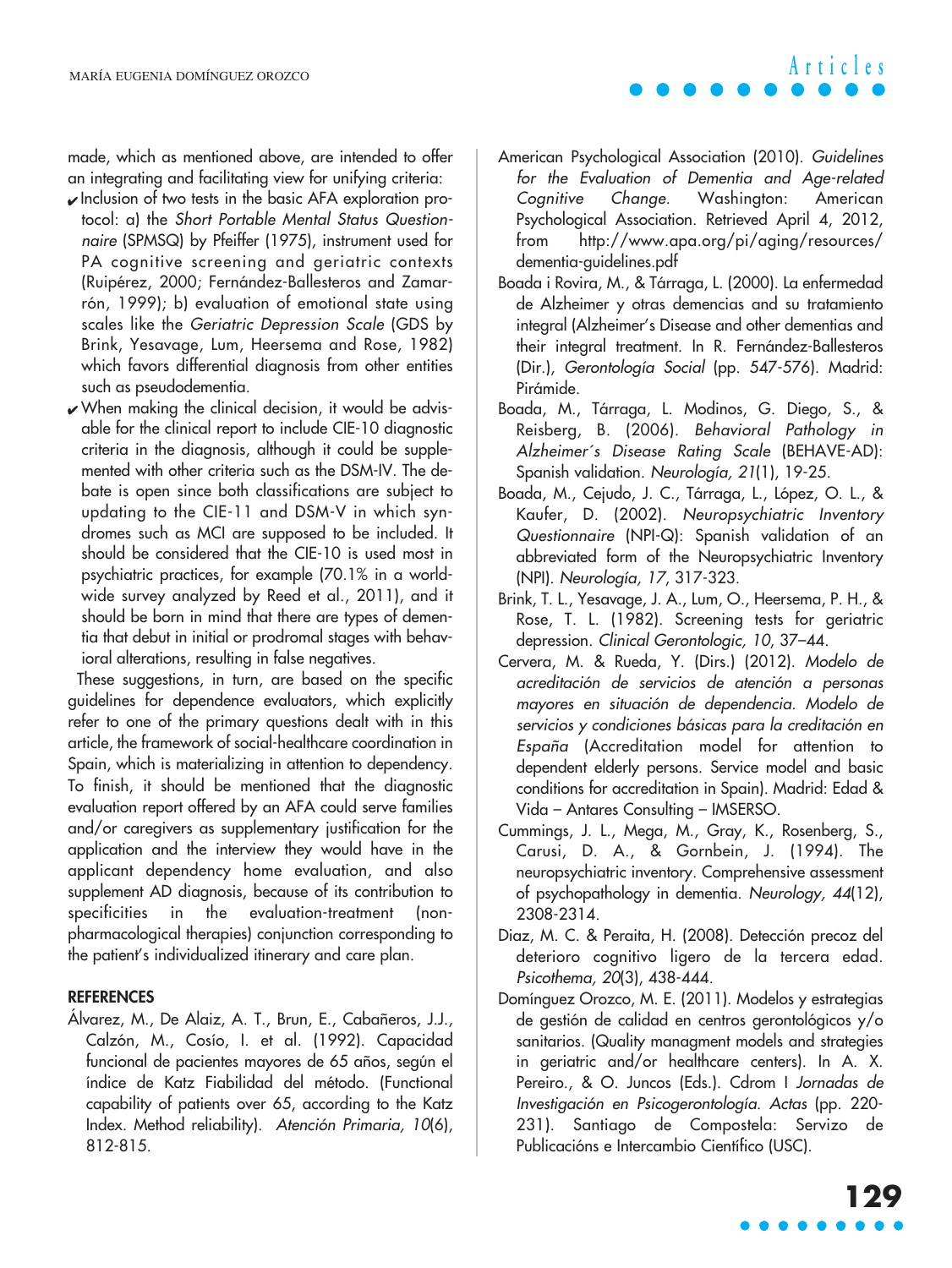- Espinosa, J.M., García, J.A., Gómez, M.J., López, B., & Oliver, B. (2010). Hasta llegar al diagnóstico (On the way to diagnosis). In J. M. Espinosa & R. Muriel (Coords.), Al lado, itinerario de atención compartida: Demencias, Alzheimer (Beside, shared attention itinerary: Dementias, Alzheimer's) (pp. 49-68). Cádiz: CONFEAFA – Consejería Salud (Junta de Andalucía).
- Fernández-Ballesteros, R. & Íñiguez, J. (2003). Evaluación del deterioro cognitivo en la vejez (Evaluation of cognitive deterioration in old age). In M.V. Barrio Gándara (Dir.), Evaluación psicológica aplicada a distintos contextos aplicados (Psychological evaluation applied to different applied contexts) (pp. 590-630). Madrid: UNED.
- Fernández-Ballesteros, R. & Pinquart, M. (2011). Applied Geropsychology. In P. R. Martín, F. M. Cheung, M. C. Knowles, M. Kyrios, L. Littlefield., J. B. Overmier, et al. (Eds.), IAAP Handbook of Applied Psychology (pp.413-439). Chichester, UK: Wiley-Blackwell.
- Fernández-Ballesteros, R. & Zamarrón, M. D. (1999). Evaluación en la vejez: algunos instrumentos (Evaluation in old age: some instruments). Clínica and Salud, 10(3), 245-286
- Folstein, M. F., Folstein, S. E. & Mchugh, P. R. (1975). Mini-Mental State: a practical method for grading the cognitive state of patients for the clinician. Journal of Psychiatry Research, 12, 189-198
- Forcano, M. & Perlado, F. (2002). Deterioro cognitivo: uso de la versión corta del Test del Informador (IQCODE) en consultas de geriatría (Cognitive impairment: Use of the short versión of the Informant Test (IQCODE) geriatric practices). Revista Española de Geriatría and Gerontología, 37(2), 81-85.
- Gómez-Jarabo, G. & Peñalver, J. C. (2007). Aspectos biopsicosociales en la valoración de la dependencia (Biopsychosocial aspects in evaluating dependency). Intervención psicosocial, 16(2), 155-173.
- Grupo de trabajo de la Guía de Práctica Clínica sobre la atención integral a las personas con enfermedad de Alzheimer y otras demencias. Guía de Práctica Clínica sobre la atención integral a las personas con enfermedad de Alzheimer y otras demencias (Practical Clinical Guide on Integral Attention to Persons with Alzheimer's Disease and Other Dementias). Plan de Calidad para el Sistema Nacional de Salud del Ministerio de Sanidad, Política Social e Igualdad (Quality Plan for the Ministry of Healthcare's National Health System). Agència d'Informació, Avaluació i

Qualitat en Salut de Cataluña; 2010. Guías de Práctica Clínica en el SNS: AIAQS. Núm. 2009/07

- IMSERSO. (2007). Manual de uso para el empleo del Baremo de Valoración de la Dependencia (BVD). Dirigido a profesionales valoradores (User manual for using the Dependency Evaluation Scale (BVD). For evaluating professionals). Madrid: IMSERSO. Available at: http://www.imsersomayores.csic.es/ documentos/documentos/mtas-manualusobaremo-01.pdf
- IMSERSO Agencia de Calidad del SNS. (2011). Libro Blanco de la Coordinación sociosanitaria en España (White Paper on Social and Healthcare Coordination in Spain). Madrid: IMSERSO.
- Iñiguez Martínez, J. (2004). El deterioro cognitivo leve. La importancia de su diagnóstico diferencial para detectar un posible proceso de demencia de tipo Alzheimer (Mild cognitive impairment. The importance of its differential diagnosis to detect a possible Alzheimer's-type dementia process). Madrid: Portal Mayores. Informes Portal Mayores, n°17. Available at: http://www.imsersomayores. csic.es/documentos/ documentos/iniguez-deterioro-01.pdf.
- Jorm, A. F. & Korten, A. E. (1988). Assessment of cognitive decline in the elderly by informant interview. British Journal of Psychiatry, 152, 309-213.
- Katz, S., Ford, A.B., Moskowitz, R.W., Jackson, B.A. & Jaffe, M.W. (1963). Studies of illness in the aged. The index of ADL: a standardized measure of biological an psychological function. Journal of American Medicine Association, 185, 914-919.
- Lawton, M.P. & Brody, E.M. (1969). Assessment of older people: self-maintaining and instrumental activities of daily living. Gerontologist, 9,179-186.
- Liscic, R., Storandt, M., Cairns, N. & Morris, J. (2007). Clinical and Psychometric distinction of Frontotemporal and Alzheimer Dementias. Archives of Neurology 64, 535-540.
- López, S. R. & Moral, M. S. (2005). Validación del Indice de esfuerzo del cuidador en la población española (Validation of the Index of Caregiver Burden in the Spanish Population). Enfermería comunitaria, 1(1), 12-17.
- López, J. & Martí, G. (2011). Mini-Examen Cognoscitivo (MEC) / Mini-Mental State Examination (MMSE). Revista Española de Medicina Legal, 37 (3), 122-127.
- López-Pousa, S. (2003). CAMDEX-R: The Revised Cambridge Examination for Mental Disorders of the Elderly. Spanish adaptation.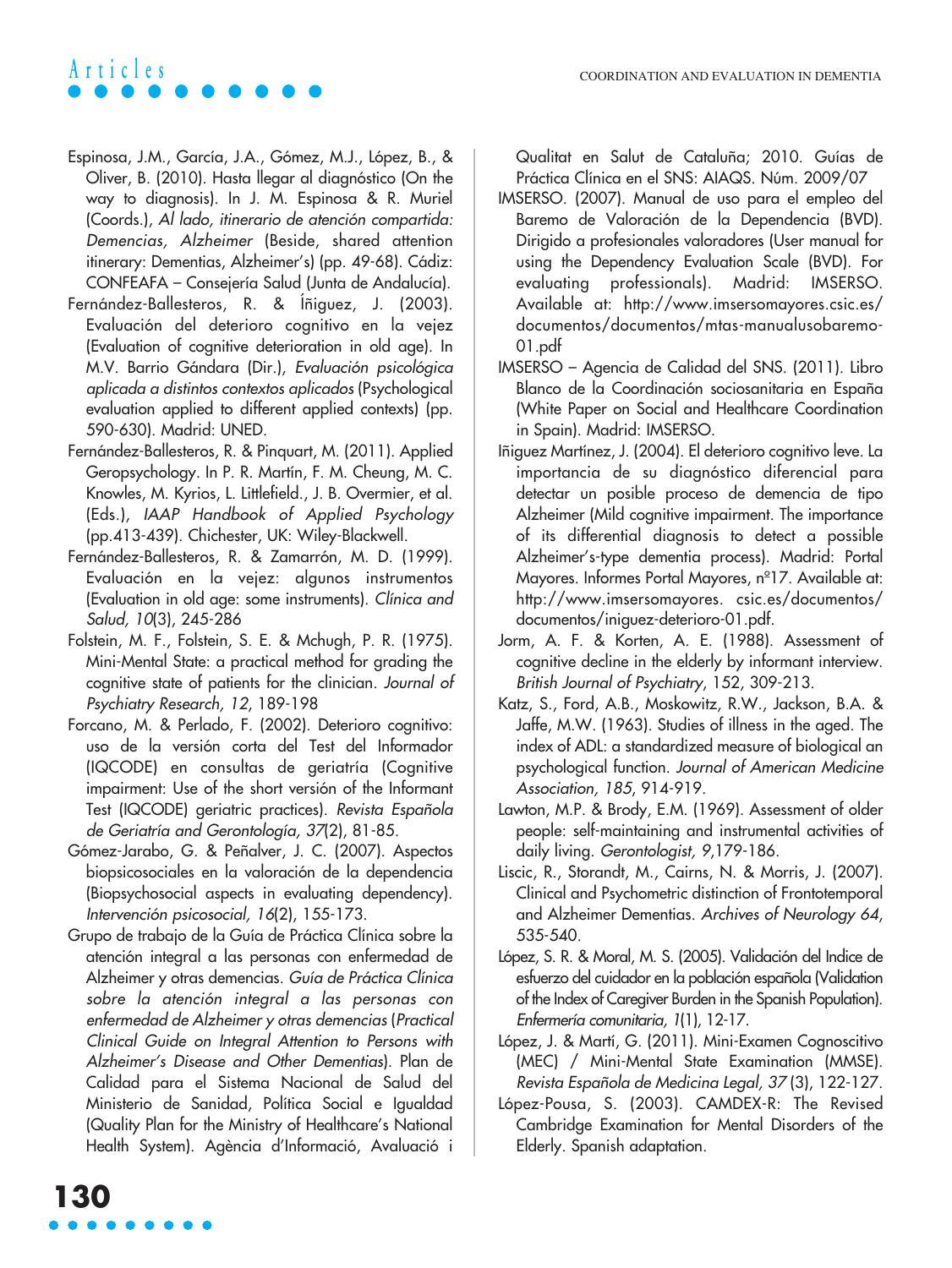- Madrid: TEA Ediciones. Mahoney, F.I. & Barthel, D.W. (1965). Functional evaluation: the Barthel Index. Maryland State Medical Journal, 14, 61-65.
- Martín, M., Salvadó, I., Nadal, S., Miji, L.C., Rico, J. M. & Taussing, M. I. (1996). Spanish adaptation of the Zarit Caregiver Burden Interview. Revista de Gerontología, 6, 338-346.
- Martínez, M. C., Ramos, P., Hernández, G., Campos, X., Linares, C., & Janguas, J. (2008). Modelo de Centro de día para la atención a personas con enfermedad de Alzheimer (Alzheimer's disease daycare center model). Serie Documentos Técnicos Nº 21015. Madrid: CEAFA-IMSERSO.
- Méndez, A.M. (2007). Psicología y valoración de la dependencia (Psychology and dependency evaluation). Intervención Psicosocial, 16(2), 147-153.
- Migliacci, M. L., Scharovsky, D., & Gonorazky, S. E. (2009). Deterioro cognitivo leve: características neuropsicológicas de los distintos subtipos. (Mild cognitive impairment: neuropsychological characteristics of the subtypes). Revista de Neurología, 48(5), 237-241.
- Morales, J. M., González-Montalvo, J. I., Bermejo, F., & Del Ser, T. (1995). The screening of mild dementia with a shortened Spanish version of the "Informant Questionnaire on Cognitive Decline in the Elderly". Alzheimer Disease & Associated Disorders: An International Journal, 9(2), 105-111.
- Mulet, B., Sánchez-Casas, R., Arrufat, M.T ., Figuera, L., Labad, A., & Rosich, M. (2005). Deterioro cognitivo ligero anterior a la enfermedad de Alzheimer: tipología y evolución (MIld cognitive impairment before Alzheimer's disease: typology and evolution). Psicothema, 17(2), 250-256.
- Pérez García, M. (2012). La evaluación neuropsicológica. Material Curso FOCAD (Neuropsychological evaluation. FOCAD course material). Madrid: Colegio Oficial de Psicólogos.
- Pfeffer, R. I., Kurosaki, T. T., Harrah, C. H., Chance, J.M., & Filos, S. (1982). Measurement of functional activities in older adults in the community. Journal of Gerontology, 37, 323-329.
- Pfeiffer, E. (1975). A Short Portable Mental Status Questionaire for the assessment of organic brain deficit in elderly patients. Journal of American Geriatric Society, 23, 433-441.
- Pinto Fontanillo, J. A. (2007). La enfermedad de Alzheimer y otras demencias: Detección and cuidados

en las personas mayores. Madrid: Dirección general de Salud Pública and Alimentación (Alzheimer's disease and other dementias: Detection and care in the elderly). Ayuntamiento Madrid.

- Prince, M., Bryce, R., & Ferri, C. (2011). World Alzheimer Report: The benefits of early diagnosis and intervention. London: Alzheimer's Disease International.
- Reed, G. M., Mendoza, J., Esparza, P., Saxena, S., & Maj, M. (2011). Encuesta mundial del WPA-WHO sobre las actitudes de los psiquiatras hacia la clasificación de los trastornos mentales. World Psychiatry, 10, 118-131.
- Reisberg, B., Ferris, S. H., De León, M. J., & Crook, T. (1982). The Global Deterioration Scale for assessment of primary degenerative dementia. American Journal Psychiatry, 139(9), 1136-1139.
- Reisberg, B., Borenstein, J., Salob, S. P., Ferris, S. H., Franssen, E., & Georgotas, A. (1987). Behavioural symptoms in Alzheimer's disease: phenomenology and treatment. Journal of Clinical Psychiatry,48 (Suppl. 5), 9-15.
- Rivero, T. & Salvá, A. (2011). El baremo para la valoración de las situaciones de dependencia en España (Spanish Dependency Evaluation Scale. Actas de la dependencia, 2, 5-28.
- Rosenberg, P. B. & Lyketsos, C. G. (2008). Mild cognitive impairment: searching for the prodrome of Alzheimer's disease. World Psychiatry, 7, 72-78.
- Ruipérez, I. (2000). Escalas de valoración en contextos geriátricos (Evaluation scales in geriatric contexts). In R. Fernández-Ballesteros (Dir.), Gerontología Social (Social Gerontology) (pp. 383-399). Madrid: Pirámide.
- Sagués, A., García, J. M., Suárez, R., Espinosa, J. M., Balbuena, E. M., Ruíz, I. et al. (2007). Plan Andaluz de Alzheimer (Andalusian Plan for Alzheimer's) 2007-2010. Sevilla: Junta de Andalucía.
- Sánchez Vázquez, R. (Coord.) (2011). Guía de orientación en la práctica profesional de la valoración reglamentaria de la situación de dependencia en personas con enfermedad de Alzheimer y otras demencias (Guidelines for the profesional practice of regulatory evaluation of dependency in persons with Alzheimer's disease and other dementias). Salamanca: IMSERSO – CRE Alzheimer.
- Sclan, S. G. & Reisberg, B. (1992). Functional Assessment Staging (FAST) in Alzheimer's Disease: Reliability,